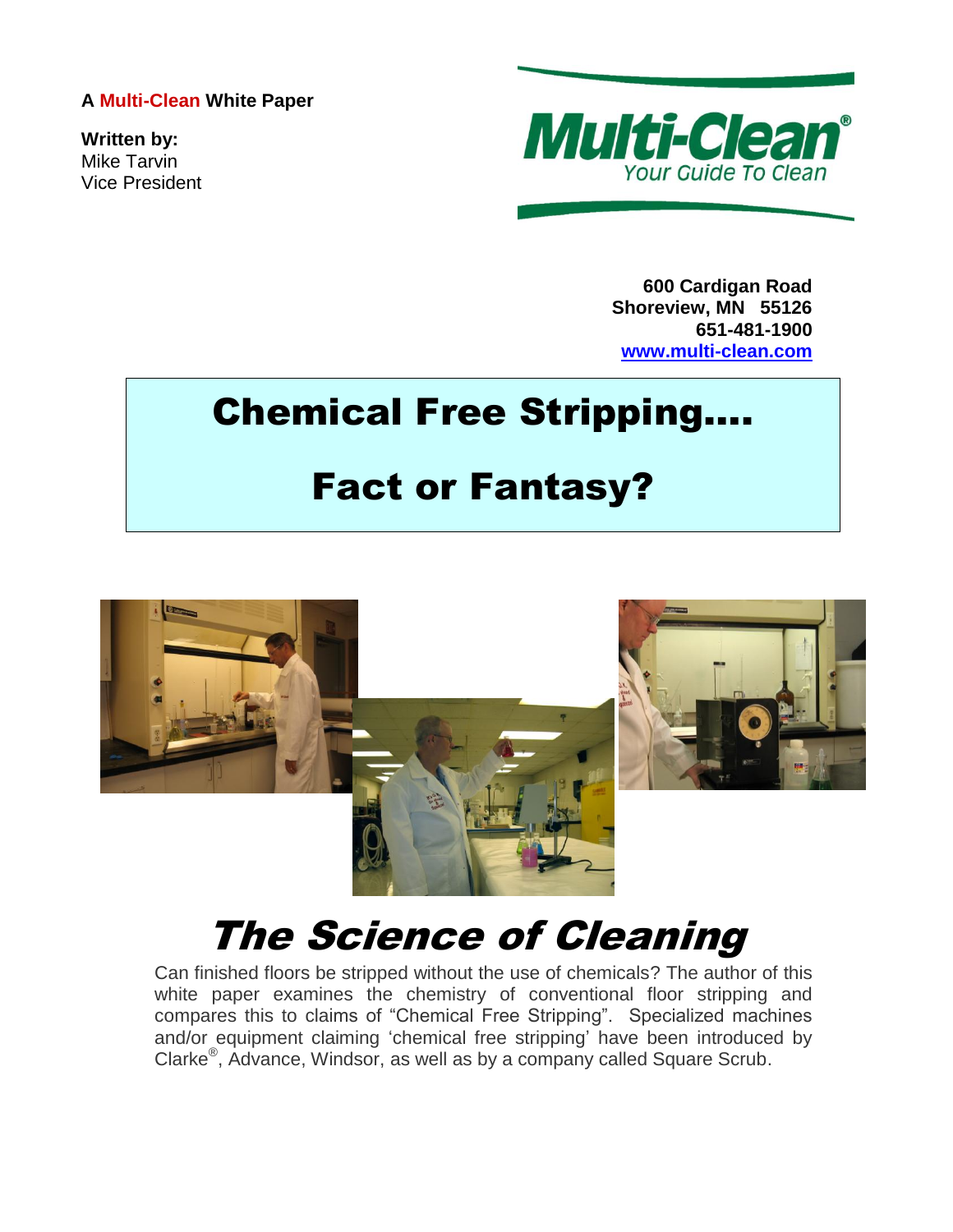

## **Contents**

| Introduction                      | 2 |
|-----------------------------------|---|
| <b>Fact or Fantasy Questions</b>  | 3 |
| <b>Floor Care Chemistry</b>       | 3 |
| 'Chemical Free Stripping' Defined | 3 |
| Stripping with any machine        | 4 |
| The Floor Care Cycle              | 4 |
| <b>Fact or Fantasy Answers</b>    | 5 |
| <b>Summary &amp; Resources</b>    | 5 |

If you enjoyed this white paper, you can find others at [www.multi-clean.com](http://www.multi-clean.com/) , then click on the RESOURCES Tab.

- **Chemical FREE Cleaning** Reality or Marketing Hype?
- <span id="page-1-0"></span> **You Decide**: Magic Water or Powerful Cleaner from Ordinary Tap Water.
- **LEED** the Way To GREEN
- **Greening** Our Schools is a ClassACT
- **Cleaning** for Health in Healthcare

#### **Disclaimer**

We hope that this White Paper will generate legitimate questions and help clarify concepts associated with professional floor care.

#### **Introduction**

The stripping of floors remains one of the most labor intensive and reviled processes in the maintenance of finished floors. It only makes sense that efforts be applied to making this job easier and safer.

Advances in stripping chemicals have produced increasingly powerful strippers that make the process easier. Modern technology has even allowed the introduction of powerful strippers

that are non-corrosive, low odor and are Green Seal Certified.

Advances in machinery, pads and brushes for stripping have focused more aggression towards the finish to make removal faster and more efficient. Propane powered stripping machines, special highly abrasive pads and brushes are increasingly used in conjunction with stripping chemicals for efficient and effective finish removal.

Now, some companies are selling cleaning equipment that they claim enable floors to be stripped without the use of chemicals. Clarke® has introduced an orbital, automatic scrub deck called BOOST® that they claim enables the "chemical free stripping of floors". Another company, Square Scrub has introduced an orbital floor machine called the EGB-20 that makes a similar chemical free stripping claim. Recently, Nilfisk-Advance introduced the Adfinity™ X20R REV scrubber, and Windsor introduced Cylindrical Stripping Rollers (for use with several of their scrubbers).

The purpose of this white paper is to examine

#### **Key Terms**

 Chemical Free Stripping Polymers Zinc Crosslinking Scrub and Recoat Surface Prep Pad (3M)

the validity of these marketing claims, offer practical explanations, and present ideas how to improve floor care results while stripping floors less often.

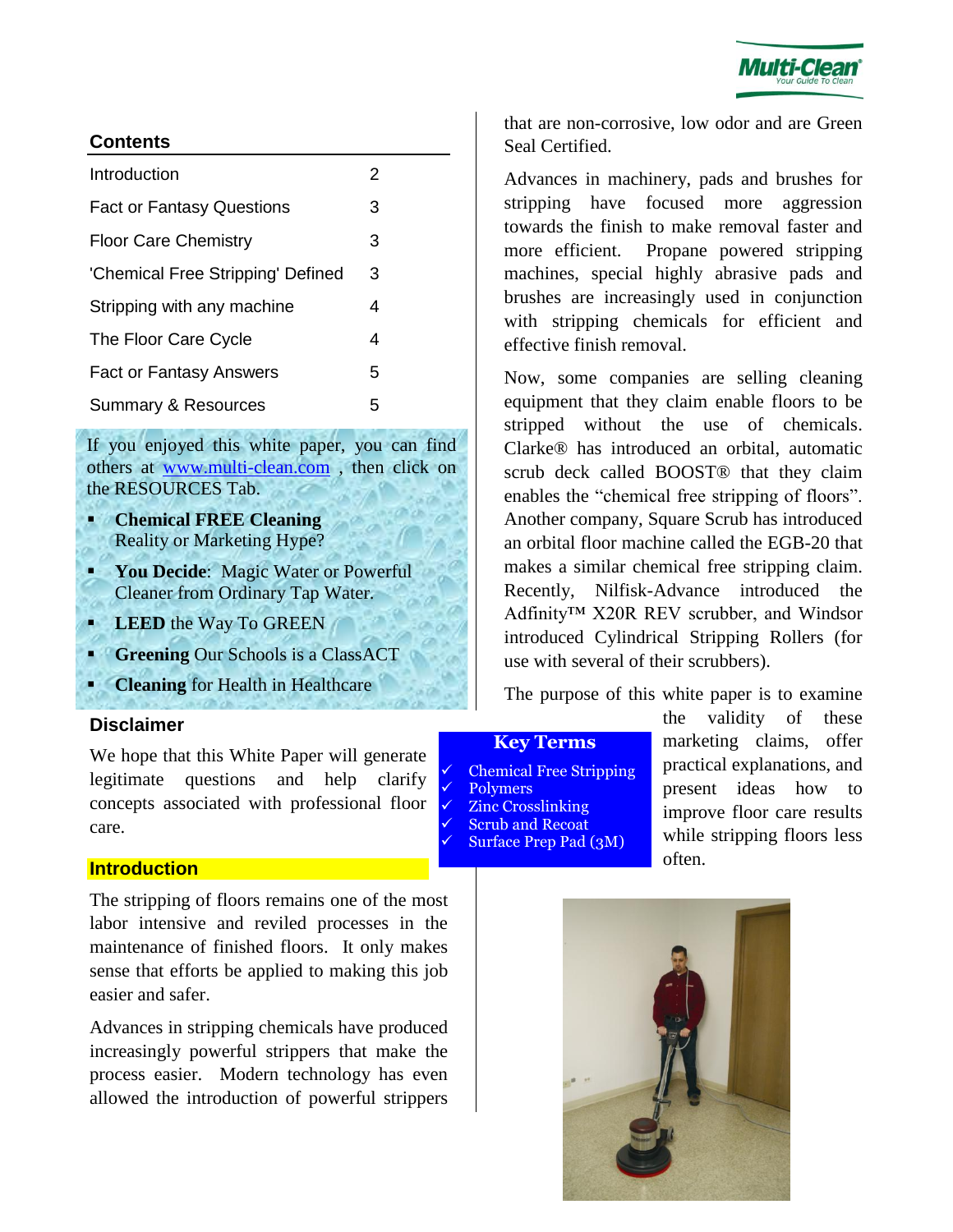## **Fact or Fantasy Questions…**

*The idea of simply passing an automatic scrubber or floor machine over a floor and it is completely stripped without the use of any chemical is a green marketers dream. Clarke® claims that Boost® is…. "*The only autoscrubber technology that is truly capable of chemical-free stripping*!" The Square Scrub claims are a bit more subdued and realistic*…. "The EBG -20 machine has the ability to dry scrub several layers of finish off the floor without water or chemical involved."

*The Nilfisk Advance Adfinity™ XR20 REV claims "You may never need to strip your floors again. The Adfinity REV is a revolutionary way to restore floors. The Random Orbital Scrubbing power of REV* 

*technology scrubs so effectively, you can remove old finish from floors using only water.* 

*According to Windsor, The patent-pending Cylindrical Stripping Rollers strip up to 1.33 coats per pass and up to 5,000 sq. ft. per roller set.*

So, here are the questions that will be addressed in this Science of Cleaning White Paper:

- **1. Can floors be completely stripped without the use of chemicals?**
- **2. Is this process exclusive to specially designed machines such as the Clarke Boost®, Advances Adfinity**™ **REV, Windsor's Stripping Rollers or the Square Scrub?**
- **3. Can other automatic scrubbers / floor machines accomplish similar results?**

**Defining 'Chemical Free Stripping'** 

Clarke® has gotten a lot of marketing mileage claiming their machines allow "Chemical Free Stripping". Now the term chemical free stripping is really being used to describe an aggressive scrub and recoat process.

#### **Floor Care Chemistry**

Floor finishes utilize a special 'lock and key' polymer chemistry to make for a durable, glossy film that can be easily removed. Floor finish is basically a clear plastic (polymer) film

**"Chemical free stripping" is marketing jargon that is more aptly described as an aggressive scrub & recoat process, producing results that can be achieved with virtually any scrubber.**

that beautifies and protects floors while making them easy to clean. The 'lock' is a metal, most commonly zinc, that forms a chemical bond called a "crosslink" within the

plastic (polymer) as it dries on the floor, creating a tough net like structure. The "key" to unlock this interconnected, zinc crosslinked network is a simple chemical compound commonly used in floor strippers that dissolves this crosslink and makes it easy to remove.

The figure below depicts the various stages of floor finish from application to stripping.







Stripper applied "uncro

The definition of stripping would be 100% removal of all finish from the flooring substrate. We do not believe that any machine currently on the market can say that it removes 100% of the finish from a VCT flooring substrate or that it completely eliminates stripping. Floors are simply too irregular to achieve 100% finish removal without the use of a stripping chemical as depicted below.

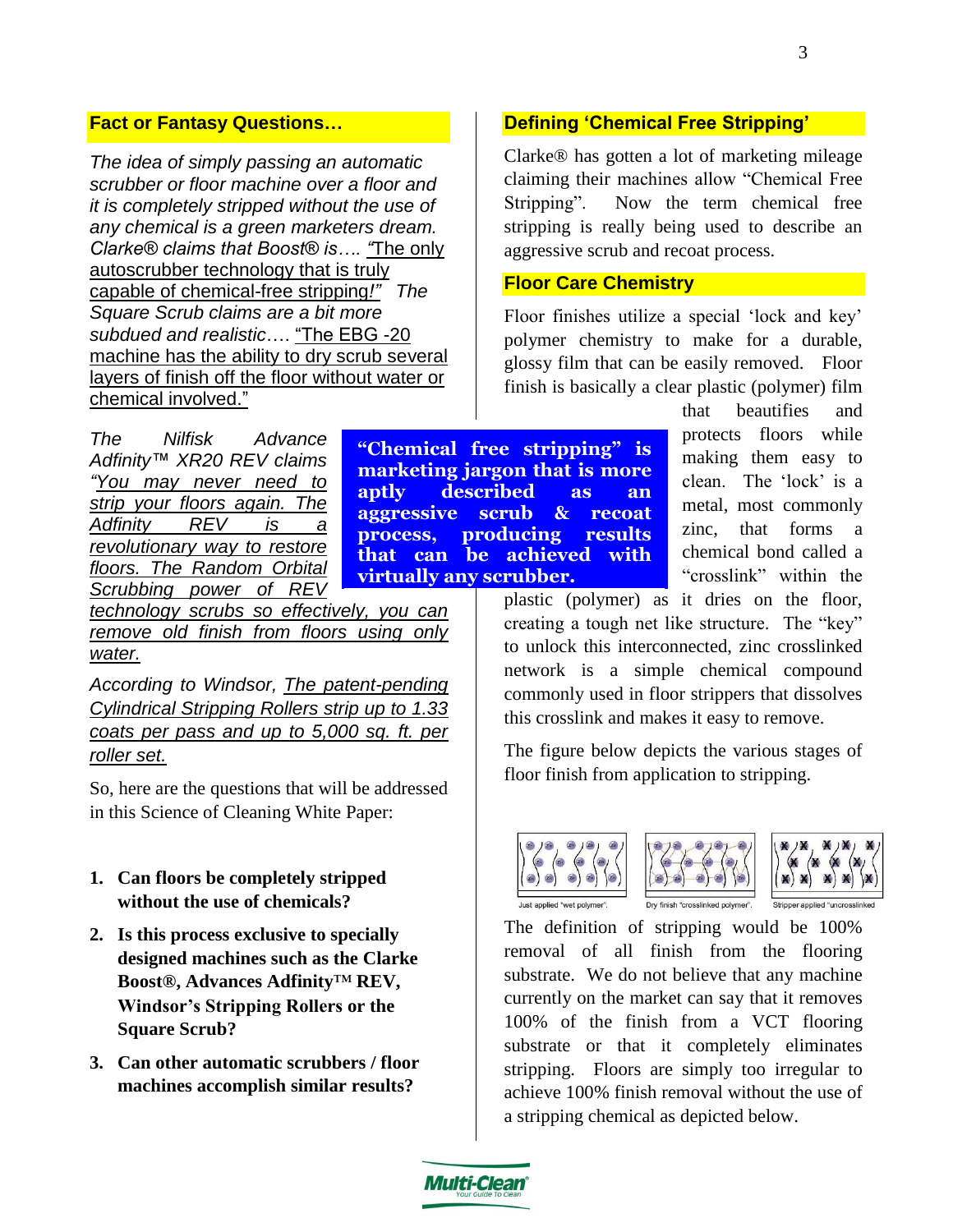Although "chemical free stripping is a misnomer, the concept of more aggressive scrubbing prior to recoating can reduce the strip finish cycle. This can be accomplished with any properly equipped machine.

The magic is in Minnesota based 3M™'s pad

technology. The Scotchbrite™ Surface Prep Pad (SPP) also claims 'Chemical Free Stripping' using this pad. The pad, originally developed for preparing wood floors, has found application in floor care.

#### [CLICK HERE to view SPP brochure](http://multimedia.3m.com/mws/mediawebserver?mwsId=SSSSSu7zK1fslxtUOx_Gl8_Zev7qe17zHvTSevTSeSSSSSS--)

The Boost® Machine, Adfinity™ X20R REV scrubber, and the Square Scrub depend upon the SPP or similar pad technology to more aggressively remove finish prior to recoating.

#### **Chemical Free Stripping with Any Machine**

Here's how you can make any floor machine or automatic scrubber into a "chemical free stripping" machine that produces similar results to specialized machines.

**Select** the correct size SPP pad for your scrubber.

**Use** neutral or general purpose cleaner in the tank.

Scrub entire floor. If you want to remove more finish, scrub areas twice.

For 3M™'s specific recommendations using the Surface Prep Pad (SPP), [CLICK HERE](http://multimedia.3m.com/mws/mediawebserver?mwsId=SSSSSu7zK1fslxtUnY_v58mxev7qe17zHvTSevTSeSSSSSS--)

#### **The Floor Care Cycle**

The holy grail of successful floor care is to keep floors looking great while minimizing stripping frequency. More effective routine maintenance and recoat processes can result in lengthening the strip-finish cycle.

#### **Scrub and Recoat Floors**

For now, we need to forget the marketing jargon of "chemical free stripping" that has successfully resonated with many end users. The reality is the process is an aggressive **scrub and recoat** process that can be



accomplished with a conventional automatic scrubber equipped with the surface prep pads from 3M™.

A proper scrub and recoat technique continues to be one of the key methods to extending the life of finished floors. The process of scrub and recoat is a well known process of removing the top 1 or 2 coats of finish to prepare a floor for additional coats. If these dirt embedded top coats are not removed, the dirt becomes locked into the finish creating a dingy, dirty look to the floors. This process uses a more aggressive pad and a stronger cleaner to help suspend abraded finish for easy pick up. The process using the Surface Prep Pad from 3M™ is more abrasive, thereby removing more finish.

We need to remember however, removing too much finish (beyond 2 coats) is wasteful and will require more added coats to achieve the necessary protection and gloss.